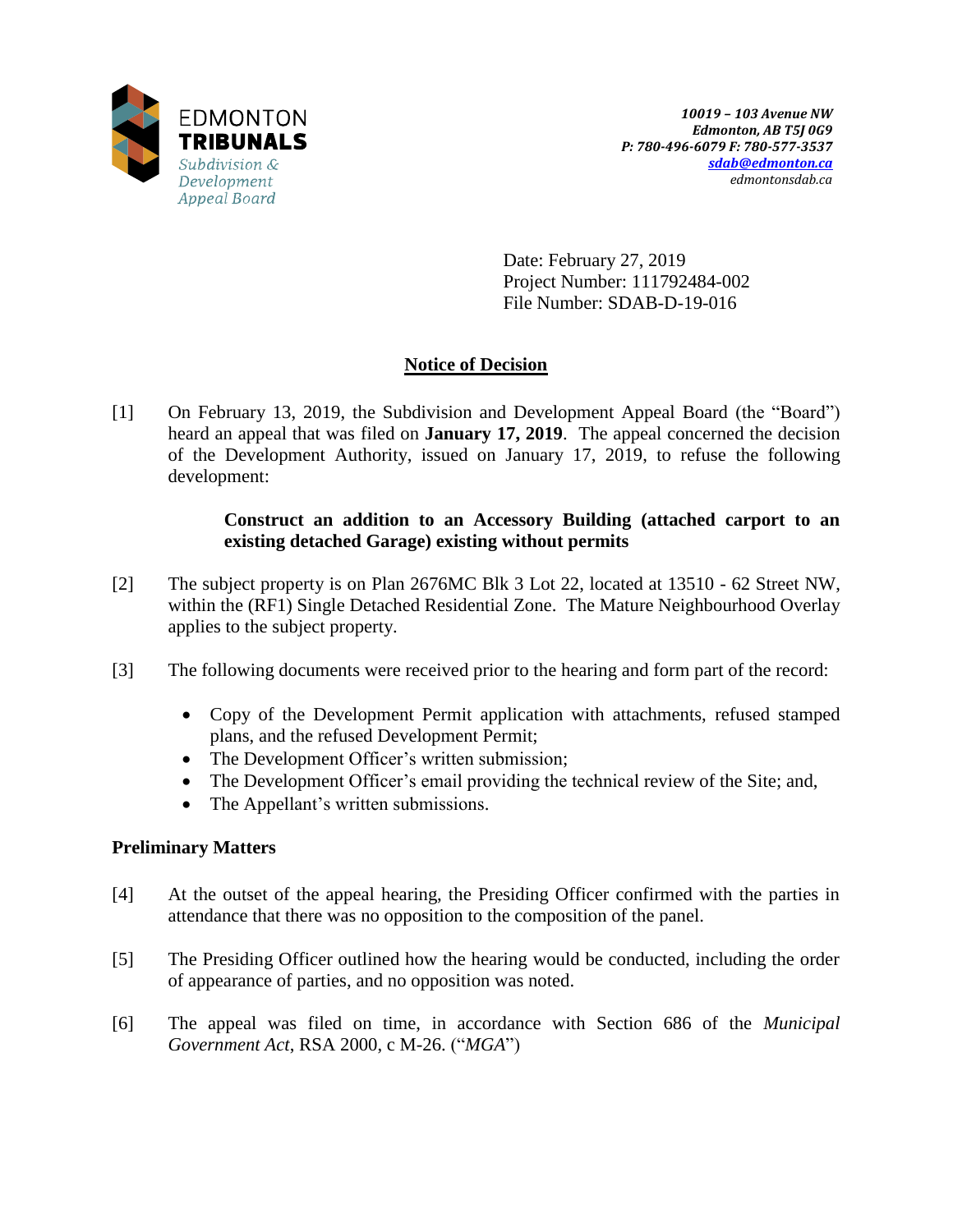#### **Summary of Hearing**

- *i) Position of the Appellant, Mr. K. Piwinski*
- [7] Mr. Piwinski applied for a development permit in 2011 to construct the carport. He stated that he never received information from the City of Edmonton Development Authority ("the City") regarding what came of that 2011 application and he was unaware that the permit was refused.
- [8] He received a letter from the City this year indicating that he did not have a permit for the existing carport and that he needed to apply for another development permit. He did so.
- [9] Upon submitting his application, the Development Officer informed him that he provided everything that was needed for the review of the carport application.
- [10] Mr. Piwinski referred to the photographs he submitted in his written submission specifically noting the gate that is accessible to the rear yard from the carport.
- [11] Mr. Piwinski noted that the existing carport is beneficial to him in the winter months and he would like it to remain as it is.
- [12] In his opinion, there are several small lots in the area with new large developments; therefore, the excess in Site Coverage on his property should be granted.
- [13] Mr. Piwinski referenced several instances in the neighbourhood where crime and theft has occurred, emphasizing the need for his carport for safety reasons.
- [14] Mr. Piwinski provided the following information in response to questions by the Board:
	- a. He parks in the garage occasionally and in the carport occasionally.
	- b. He uses the garage for storage because there is a lot of theft and crime in the area so there is not much room to park in the garage. If he were to park there all the time, there would be no space to store his belongings in a safe manner.
	- c. The carport has been in existence for seven (7) years with no known complaints.
	- d. He spoke to his neighbours, including all immediately adjacent neighbours, who did not have an objection to the existing carport. His written submission evidences this.
	- e. He has a security camera in the carport, around his property and rear lane to protect his property from theft.
	- f. In his opinion, the existing carport does not attract people to the property but deters people due to the motion lighting that comes on should anyone come near.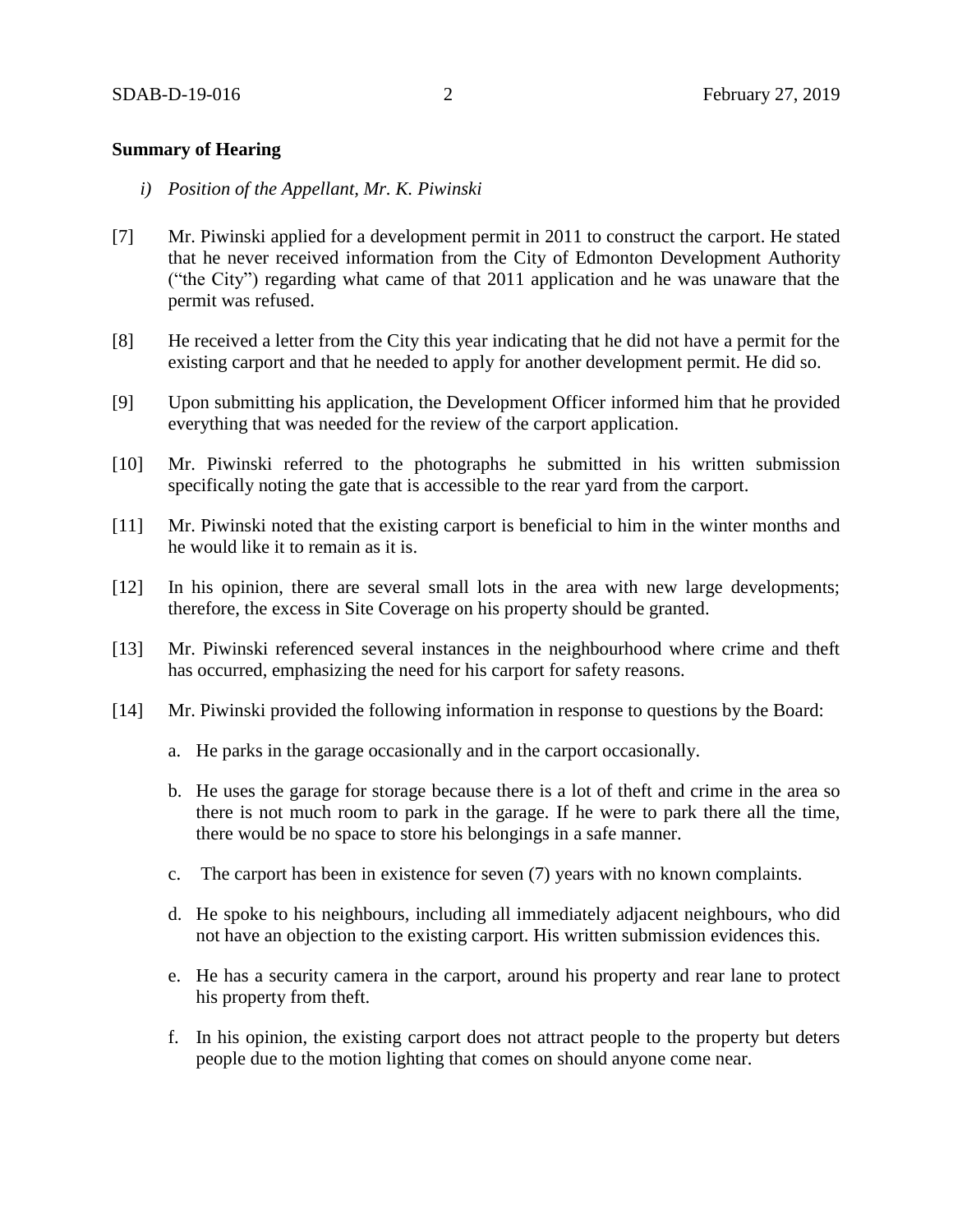- g. The piece of material visible beside the fence covers materials he has stored between the garage and the fence to prevent theft.
- h. The carport does not impact the visibility of people driving down the street or exiting from the lane. The tree shown in the aerial photograph has been removed, which has created more visibility for those entering and exiting the lane.
- i. Materials around the property are for his personal use and are not used for any business activities.
- j. The house was built in the 1930s.
- k. He uses a trailer to move items off of the property if needed.
- *ii) Position of the Development Officer, Mr. Folkman*
- [15] The Development Authority did not appear at the hearing and the Board relied on Mr. Folkman's written submission.

#### **Decision**

[16] The appeal is **ALLOWED** and the decision of the Development Authority is **REVOKED**. The development is **GRANTED** as applied for to the Development Authority.

In granting the development the following variances to the *Edmonton Zoning Bylaw* are allowed:

- 1. The maximum Site Coverage for an Accessory building as per Section 110.4(6) is varied to allow an excess of 47.4 square metres, thereby increasing the maximum allowable Site Coverage of the Accessory building to be 149.67 square metres.
- 2. The minimum allowable distance between an Accessory building and the lot line running parallel to any flanking public road way as per Section 50.3(5)(c) is varied to allow a deficiency of 1.8 metres, thereby decreasing the minimum allowable distance to 1.2 metres.

### **Reasons for Decision**

[17] The proposed development is Accessory to a Permitted Use in the (RF1) Single Detached Residential Zone.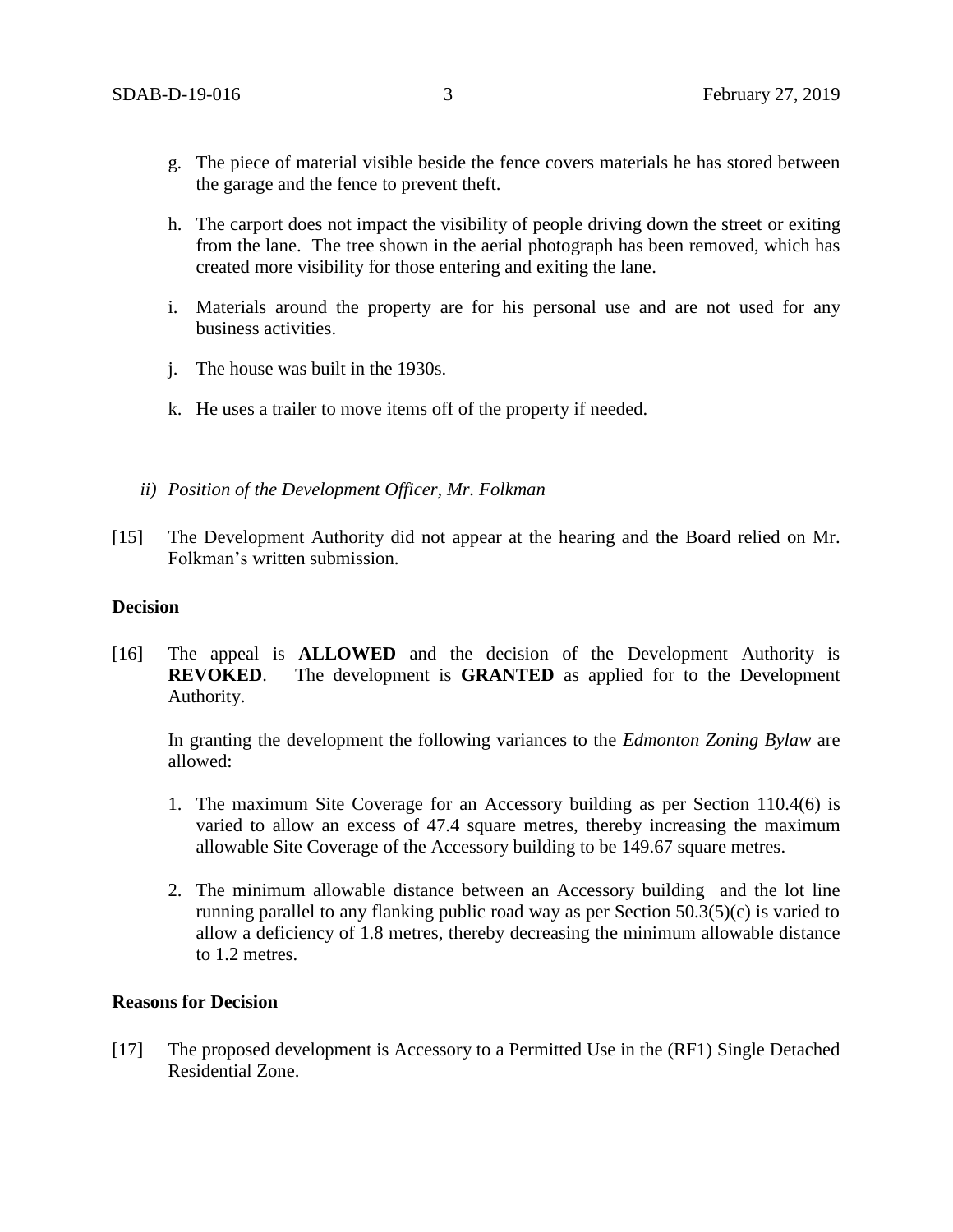- [18] The Board was presented with evidence of the history of the development and accepts the evidence of the Appellant that he was unaware that he was not granted a permit in 2011 for the carport when he applied.
- [19] The Board accepts the Appellant's evidence that the carport has existed for seven (7) years with no complaints.
- [20] The Board acknowledges the evidence that in 2006, the SDAB granted a variance to the maximum allowable Site Coverage for an Accessory Building (Garage).
- [21] The Board notes that the Appellant contacted all neighbours, specifically those adjacent neighbours most affected, and received signed statements that those neighbours were not opposed to the development.
- [22] Section 110.4(6) of the *Edmonton Zoning Bylaw* ("*the Bylaw*") states that for Single Detached Housing on a Site greater than 300 square metres, the maximum Site Coverage shall be 28 percent for Principal Dwellings and 12 percent for Accessory buildings, totaling a maximum allowable Site Coverage of 40 percent.
- [23] The Board grants the variance to Accessory Building Site Coverage for the following reasons:
	- a) As noted above, there is a variance already granted to increase the maximum Site Coverage to 13.6 percent from the 2006 SDAB decision (SDAB-D-06-212).
	- b) For the current application to be compliant with the Bylaw, a new variance is required to allow an excess of 47.4 square metres.
	- c) The Board finds that no evidence was provided to the Board regarding any negative impacts due to this excess in Site Coverage.
	- d) Based on the evidence before the Board from the Development Authority, the principal dwelling is well below the maximum Site Coverage, and so granting a variance to the Accessory building would not exceed the total Site Coverage allowed.
	- e) Allowing this increase in the Site Coverage of the Accessory building will not be discernable to the surrounding neighbourhood, and the Board is satisfied there will be no significant impact on neighbours or the amenities of the neighbourhood by granting this variance.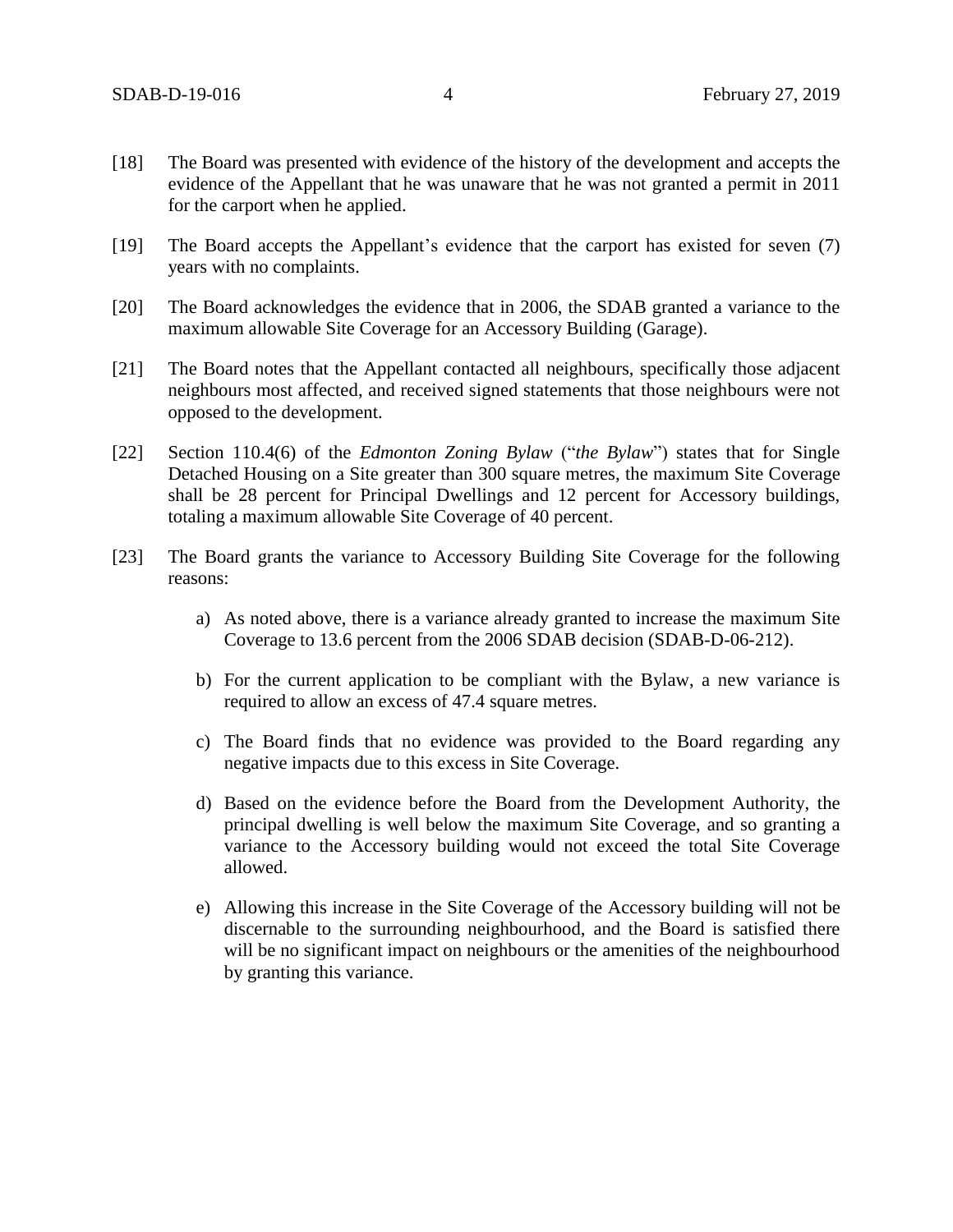- [24] Section  $50.3(5)(c)$  of the Bylaw states that the distance between an Accessory building and the lot line running parallel to any flanking public roadway, other than a Lane, shall not be less than the Side Setback required for the principal building. If the principal building was developed before October 2, 1961, the distance may be reduced, if the placement of the proposed Garage is consistent with the placement of other existing Garages in the same block.
- [25] The minimum Side Setback required for the principal building on a Corner Site where the Dwelling does not have an attached Garage also facing the flanking Side Lot Line, may be reduced to [3.0](javascript:void(0);) metres, in order to increase the Private Outdoor Amenity Area in the interior Side Yard (Section 110.4(10)(d)).
- [26] The Board grants the variance to the Accessory Building Flanking Side Setback for the following reasons:
	- a) The placement of the carport does not obscure the sight lines of vehicles and pedestrians coming or going from the lane.
	- b) The Board notes the photographic evidence that the carport has no walls with only a fence abutting it. Therefore, the incursion of the structure into the setback does not result in any notable massing.
- [27] For the reasons above, the Board finds that the proposed development will not unduly interfere with the amenities of the neighbourhood, nor materially interfere with or affect the use, enjoyment or value of neighbouring parcels of land.

Guess Hamis

Ms. G. Harris, Presiding Officer Subdivision and Development Appeal Board

Board Members in Attendance Mr. M. Young; Ms. S. LaPerle; Ms. S. McCartney; Ms. E. Solez

CC: City of Edmonton, Development & Zoning Services, Attn: Mr. Folkman / Mr. Wen